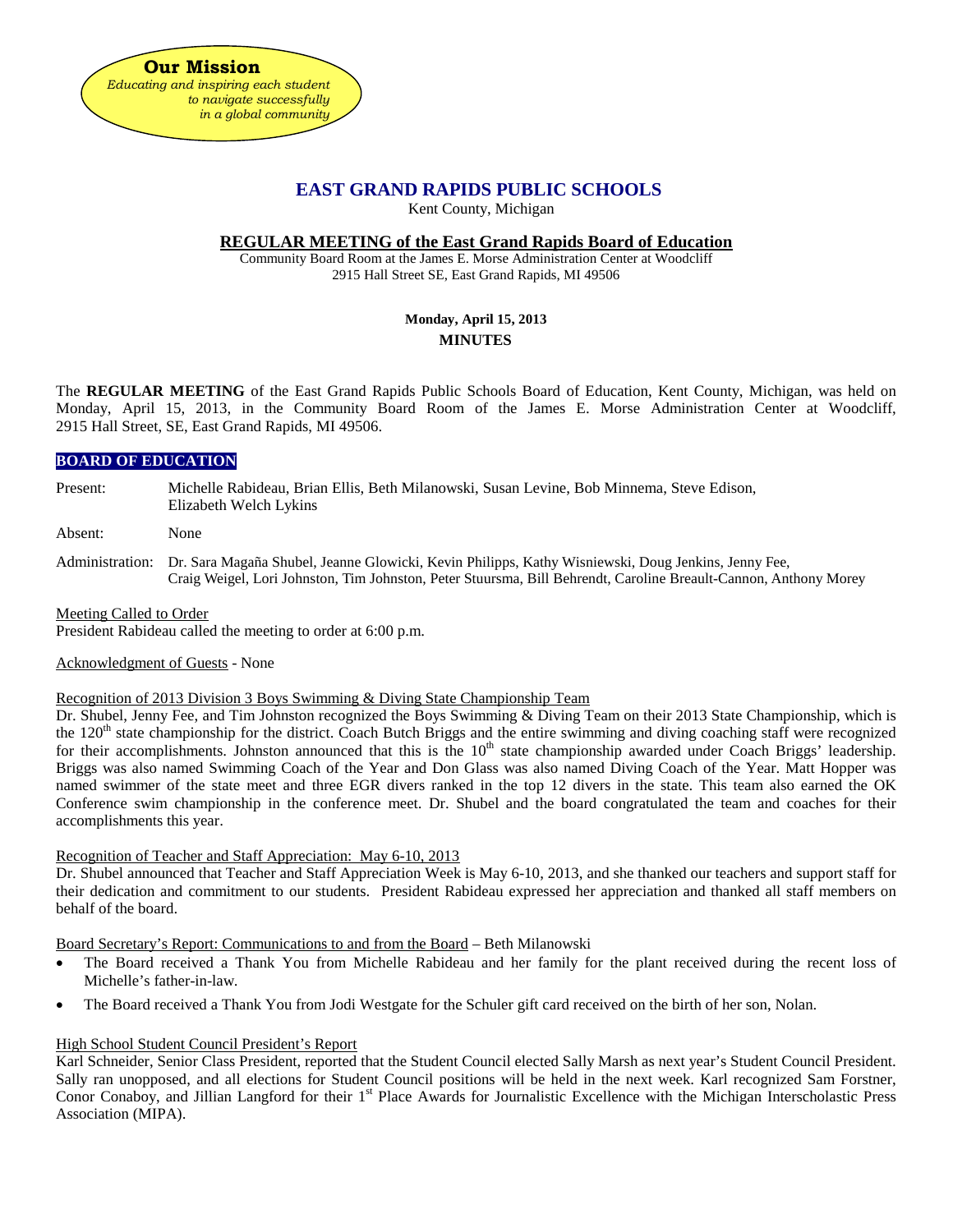BOARD OF EDUCATION April 15, 2013 Page 2

Public Comments Randy Allaben - 2555 Oakwood, commented on proposed budget reductions.

### **PRESENTATION/DISCUSSION**

### East Grand Rapids Leadership & Youth Development (EGRLYD)

Stacy Trierweiler introduced the EGRL&YD interns, Kelly Brown and Hannah O'Brien, 2008 EGR grads who aspire to be teachers. Trierweiler provided background information on EGRL&YD, which is a self-funded program. She reported on some of the activities that high school students are involved in through this program including Senior Retreat, TEAM (Together Everyone Accomplishes More), STEP (Students Together Educating People), TATU (Teens Against Tobacco Use), Freshman Connection and Healthy High. All of these programs involve promoting healthy lifestyles and good choices, and students learn great leadership skills. EGRL&YD is in the process of learning and growing and inviting new parents to volunteer and help keep this program moving forward.

President Rabideau commended Stacy Trierweiler on her leadership with EGRL&YD.

### Proposed Social Studies Resources and Integration of Common Core State Standards (Enclosure #9)

Jeanne Glowicki introduced social studies teachers, Pete Miller and Christine Mapes, who presented on the Proposed 6-12 Social Studies Common Core Integrated & Resource Recommendations. An overview of the presentation was outlined. Common Core Standards were explained.

Pete Miller, middle school social studies teacher, presented the proposal for the middle school level. The middle school is proposing an online textbook/resources that are current. They met with four vendors and evaluated the online textbook/resource options. The text/resources selected, *Discovering Our Past: A History of The United States,* meets the needs of our students while aligning to the Common Core Standards. Glowicki explained the textbook/resource purchase options. Miller explained the online access, readability, and resources available in the online textbooks, detailing the unique features. Self quizzes are at the end of each chapter, as well as online testing options. Audio and note-taking features are included in this online textbook. Common Core Standards are aligned with this textbook and are useful tools to enhance our current expectations. Examples of alignment to the Common Core Standards were provided.

Christine Mapes, high school social studies teacher, presented the proposal for the high school level. Mapes provided examples of how the high school has integrated the Common Core. US History, Government, and Economics courses were used as examples. Recommendations of purchasing new text/resources for Government and AP Government classes were provided. The same features as described above in the middle school purchase recommendation were described.

Glowicki summarized the Integration of Common Core as presented to the Board with the recommendations and budget for purchasing the online textbooks/resources. The total proposed budget for middle and high school is \$30,492.68. A discussion was held among the Board.

### **ACTION ITEMS - CONSENT AGENDA**

Background: In order to save time during the meeting, we are using a Consent Agenda. Items in the Consent Agenda include those that are routine or have been previously discussed by the Board of Education. Any Board Member may request to have any item removed for a separate discussion and vote.

Recommendation: Motion to approve the items in the Consent Agenda, Numbers 10-16.

Approval of Minutes of BUDGET WORKSHOP/REGULAR Meeting of 03/11/2013 (Enclosure #10) Approval of Minutes of SPECIAL Meeting of 03/19/2013 (Enclosure #11) Approval of Minutes of SPECIAL Meeting of 03/27/2013 (Enclosure #12) Approval of Payment of Bills for March 2013 (Enclosure #13) Second Reading and Approval of Policy #5650-Tutoring for Pay (Enclosure #14) Second Reading and Approval of Policy #5920-Non-School Employment (Enclosure #15) Acceptance of Grants from the East Grand Rapids Schools Foundation (Enclosure #16)

Member Edison moved to approve Consent Agenda Items 10-16. Member Minnema seconded the motion. Motion passed 7-0.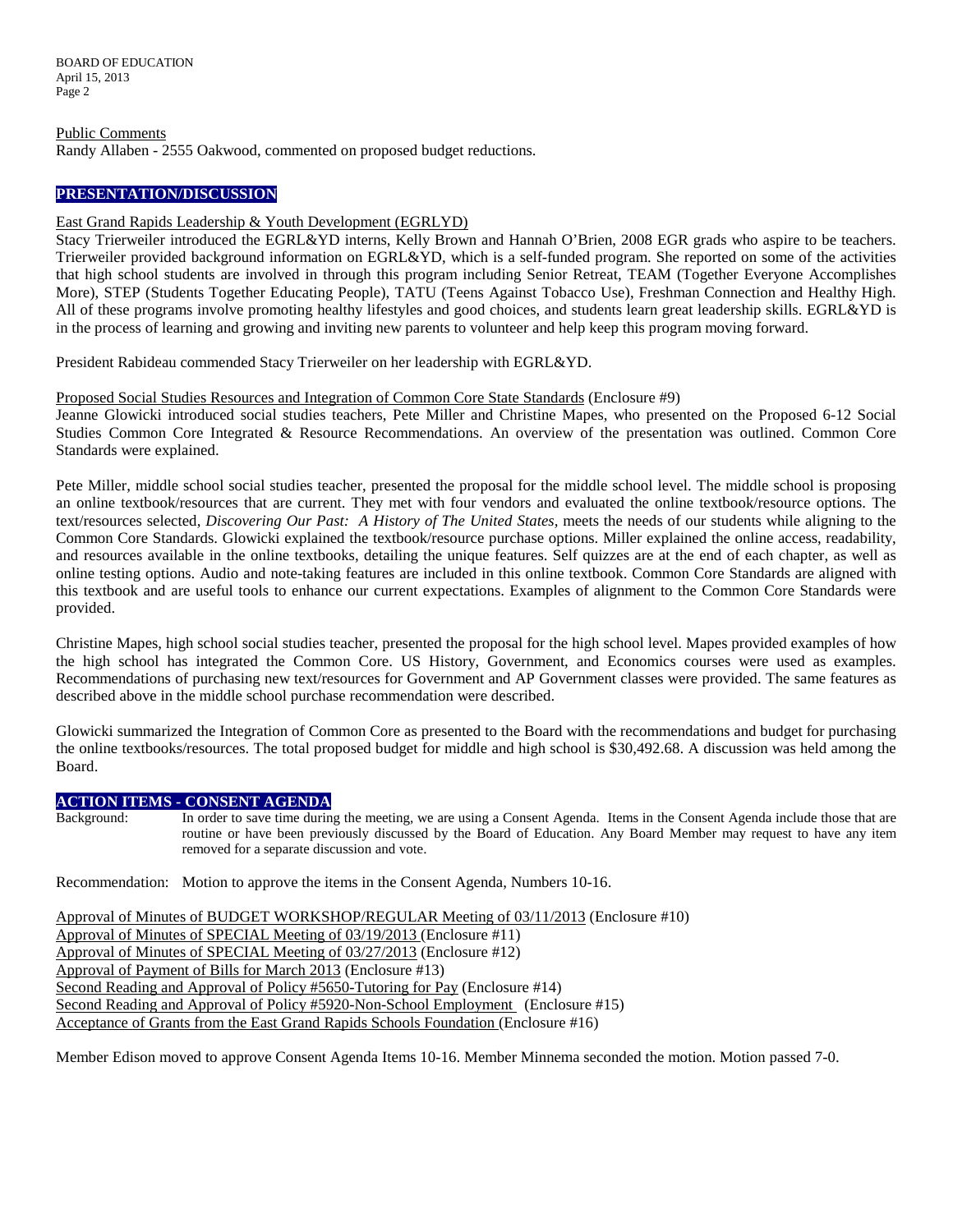## **OTHER ACTION ITEMS**

#### Resolution of Kent ISD School Board Election (Enclosure #17)

President Rabideau provided background information regarding the Kent ISD School Board Election. She explained that this is actually not an action item; rather it is an information item.

A discussion was held with questions and answers from the Board.

#### Non-Renewal of Administrator Contract (Enclosure #18)

- Background: Joann Kuklewski is an administrator who has served in the capacity as Child Care Supervisor since August 2010. The administrator was provided written notice of consideration of non-renewal. I make this recommendation because her contracted salary is a hold-over from her assistant principal position, which can no longer be justified for the duties of this position. She was offered a new contract for this same position at a more appropriate wage level, which she has not accepted.
- Recommendation: It is the recommendation that the Board move forward with the recommendation of non-renewal as presented in the resolution in Enclosure #18.

Dr. Shubel provided background information on the Non-Renewal as presented in Enclosure #18. Dr. Shubel reported that the recommendation of non-renewal was not based on the administrator's job performance.

Member Edison moved to approve of non-renewal of the administrator contract for Joann Kuklewski as presented in the resolution in Enclosure #18. Member Ellis seconded the motion. President Rabideau provided the opportunity for Joann Kuklewski to address the board regarding this recommendation; however, Kuklewski was not in attendance at this meeting. A discussion was held among the Board. Motion passed 7-0.

### **ADMINISTRATIVE REPORTS**

**Superintendent** 

- Dr. Shubel asked Member Welch Lykins to provide a Legislative Update. Welch Lykins reported on current legislative issues in the state of Michigan and topics that we are paying close attention to.
- Dr. Shubel thanked the EGR Schools Foundation for the work they do on behalf of our students and staff and is appreciative of the grants awarded to the district.
- Dr. Shubel congratulated the Wealthy Odyssey of the Mind team on their State Championship and announced that the team and coaches will be invited to the May 20 board meeting to recognize their accomplishments. Anthony Morey, Wealthy Elementary Principal, provided information on the teams' participation in regionals and state competitions and is proud to report on the students' accomplishments.

#### Assistant Supt. of Business

• State Budget Update (Enclosure #20)

Kevin Philipps provided an overview of the state budget update and regretfully informed the board and community that the budget reduction recommendations will further affect staffing, as well as the programs and services currently offered in the district. The basis for recommendations and budget variables, and a review of the budget focus group recommendations were provided. The original budget projection was presented, along with changes to the budget projection. Changes reflected include Title I funding, the Governor's Proposal, and House and Senate Proposals. The basis for recommendations is a result of our structural balance and proposed recommendations. Philipps presented budget variables that affect the projection including *EGR Now!* donations, final State School Aid budget, enrollment, performance funding, and contract negotiations. An overview of the Budget Focus Groups and their objectives was provided. The groups presented ideas to resolve the budget deficit, and these ideas were summarized. The proposed budget reductions were comprised of the Focus Group recommendations and administrative recommendations. A summary of reductions was presented resulting in the proposed revised budget projection. The budget process for the remainder of the year was outlined.

A discussion was held among the Board. Board members expressed their appreciation to administration for their transparency and to all who have participated in the process in presenting the proposed budget. The focus remains, "What do we want our school district to look like" while working toward budget adoption.